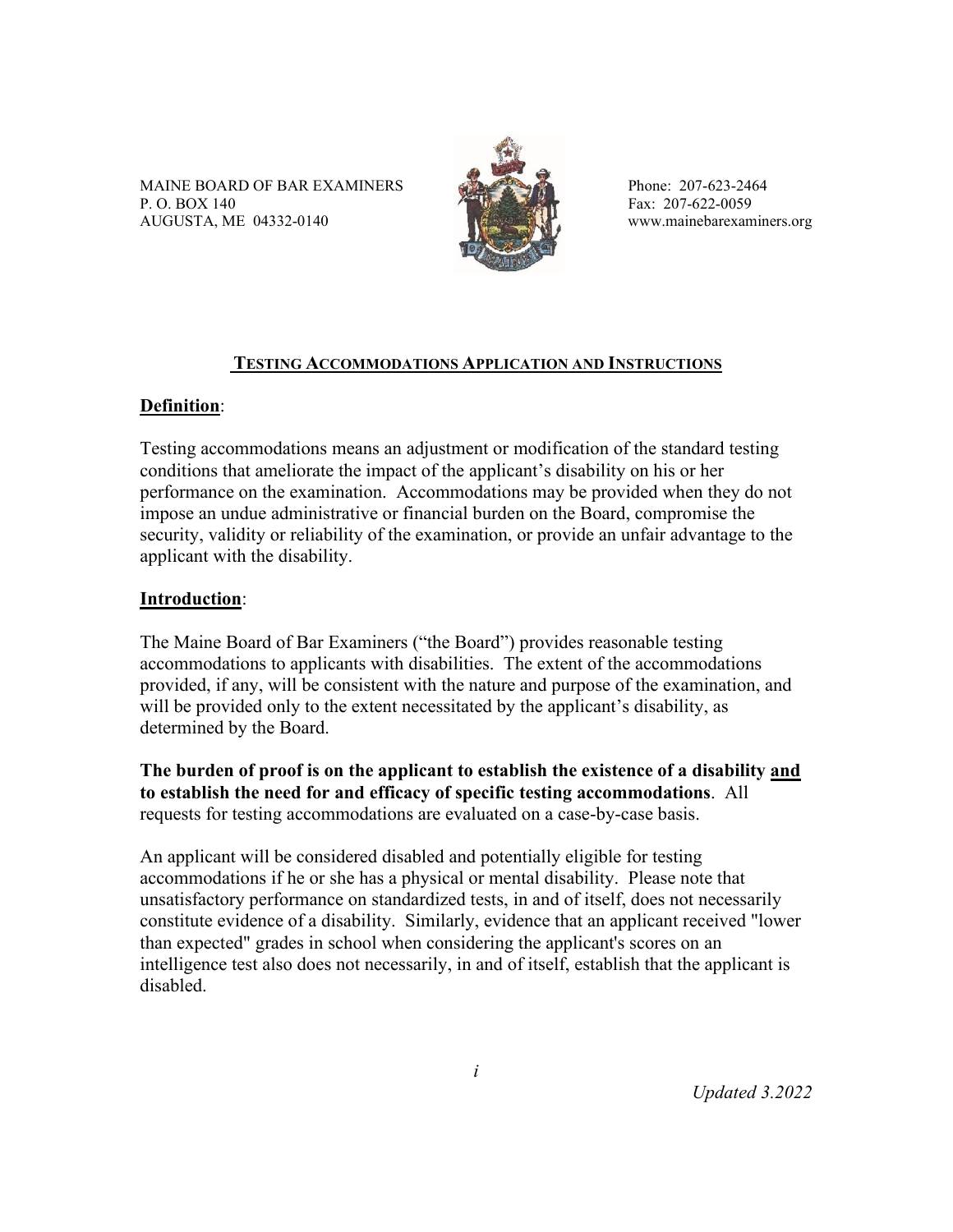Even if an applicant demonstrates that he or she has a disability, the applicant may not be entitled to testing accommodations. The applicant must also demonstrate that the specific accommodations requested are necessary to, and will, mitigate the impact of the applicant's disability on his or her ability to take the bar examination. The goal of testing accommodations is not to maximize the applicant's performance, but to ameliorate the limiting impact of any disability on the applicant's performance.

#### **Application Instructions**:

You must submit the following documentation in order for the Board to consider your request for testing accommodations:

- 1. The Testing Accommodations Application form;
- 2. A personal statement, describing the manner in which your disability impacts your daily activities, as well as its specific impact on your ability to take the Maine Bar Examination;
- 3. All documentation relating to testing accommodations you have received in the past, including the results of any standardized tests for which you received testing accommodations, and transcripts from educational institutions at which you were granted testing accommodations; and
- 4. Any other documentation you wish the Board to consider in determining whether you should be granted testing accommodations.

In addition, you are responsible for ensuring that the following medical or other information is submitted directly to the Board from a physician or licensed professional in the field related to the applicant's disability (hereinafter "physician"):

- 1. A written statement from your physician documenting your disability, its impact on your ability to perform your daily activities, its impact on your ability to take the Maine Bar Examination, and the medically-necessary testing accommodations he or she recommends. Your physician must also detail how the recommended accommodations will ameliorate the impact of your disability on your ability to take the Maine Bar Examination; and
- 2. All documents on which your physician bases his or her diagnosis and opinion regarding your disability and the need for testing accommodations, including copies of all clinical assessments and testing results.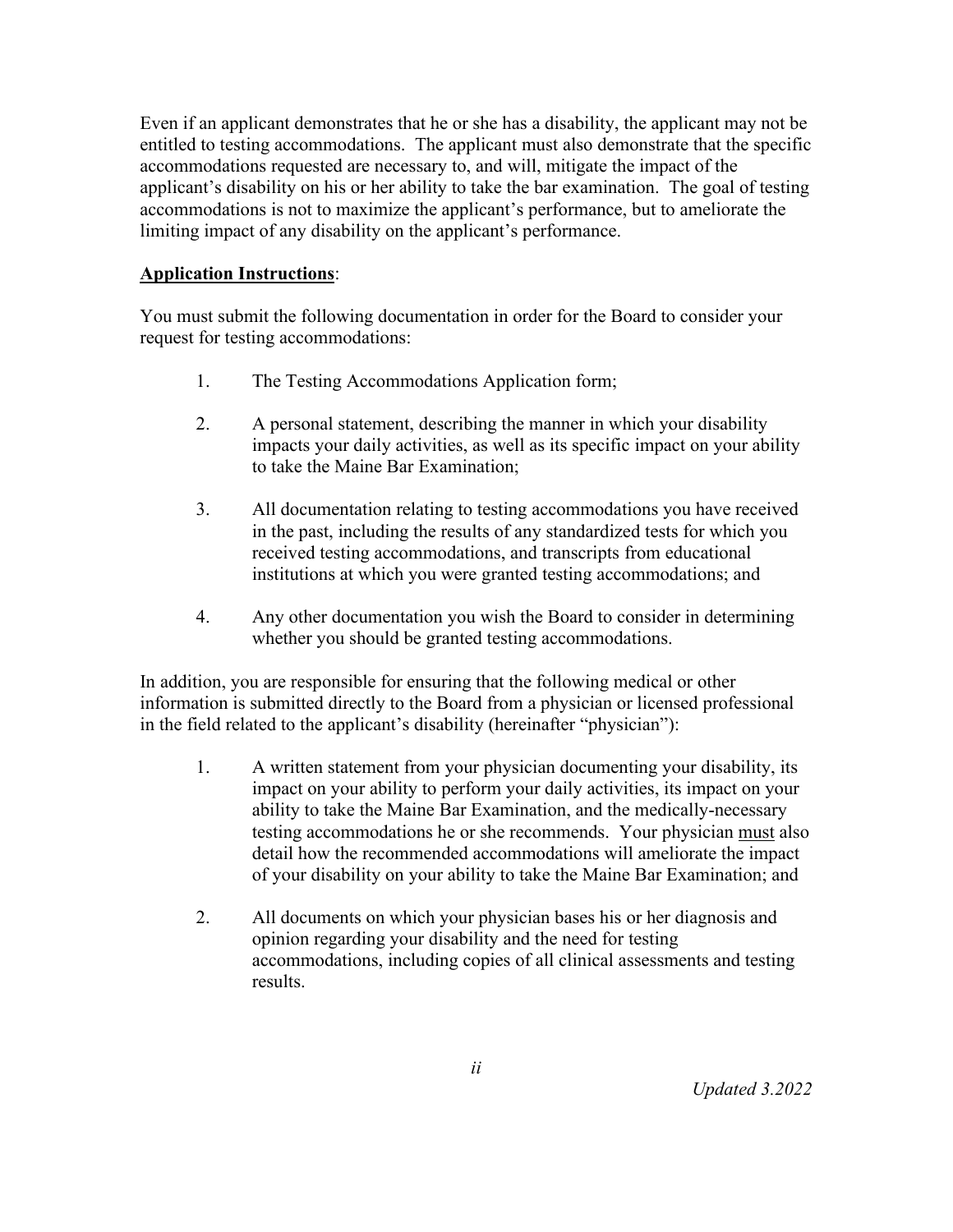Please note that a bare statement of diagnosis along with a conclusory statement that testing accommodations are required will not be sufficient. Your physician must provide an opinion regarding your limiting condition, its disabling impact on your functioning **and** your ability to take the bar examination, the testing accommodations recommended, and the reason for each type of accommodation requested. In particular, if your physician recommends that you receive additional time for taking the examination, he or she must explain the reason for that request, and describe in detail the specific link between your documented limitations and the need for additional time. Your physician must also submit all test scores supporting his or her diagnosis and the specific testing accommodations recommended. Required documentation includes not only numerical test results, but all reports summarizing and explaining those results.

The Testing Accommodations Application must be an original (copies will not be accepted). Applicants must complete each section of the application; otherwise, your application will be deemed incomplete and will be returned. Please be sure to list exactly what accommodations you are requesting (be very specific). The Board has no way of knowing what accommodations you believe you need unless you specifically describe them.

**REAPPLICANTS:** If you have submitted an application for accommodations within the past two years, and were granted accommodations, you are only required to submit the Testing Accommodations Application, along with a statement that you are requesting the same accommodations that were granted in the past. However, if you are requesting additional or different accommodations, you must submit all documentation in support of that request.

The medical documentation submitted in support of your request for accommodations can be no more than two (2) years old (5 years for permanent physical disabilities). If the documentation you and your doctor have is more than two years older than the date of the application, you will need to submit current documentation. This can be provided in the form of an addendum to original evaluations that were previously performed. Without current information, the Board may not be able to appropriately evaluate your request for accommodations, and your request may be denied.

You may be required to submit to diagnostic testing by an independent doctor or specialist chosen by the Board, and you will be notified if this is required. Accordingly, the *Authorization and Release* for applicants requesting testing accommodations must be completed, signed, dated and notarized in order to verify information and to facilitate this process. A Board consultant may review requests for accommodations. Please be sure to provide all of the requested documentation regarding your disability. Otherwise, the consultant will not be able to examine the basis for your diagnosis or the rationale for your request, and your request may be denied.

*Updated 3.2022*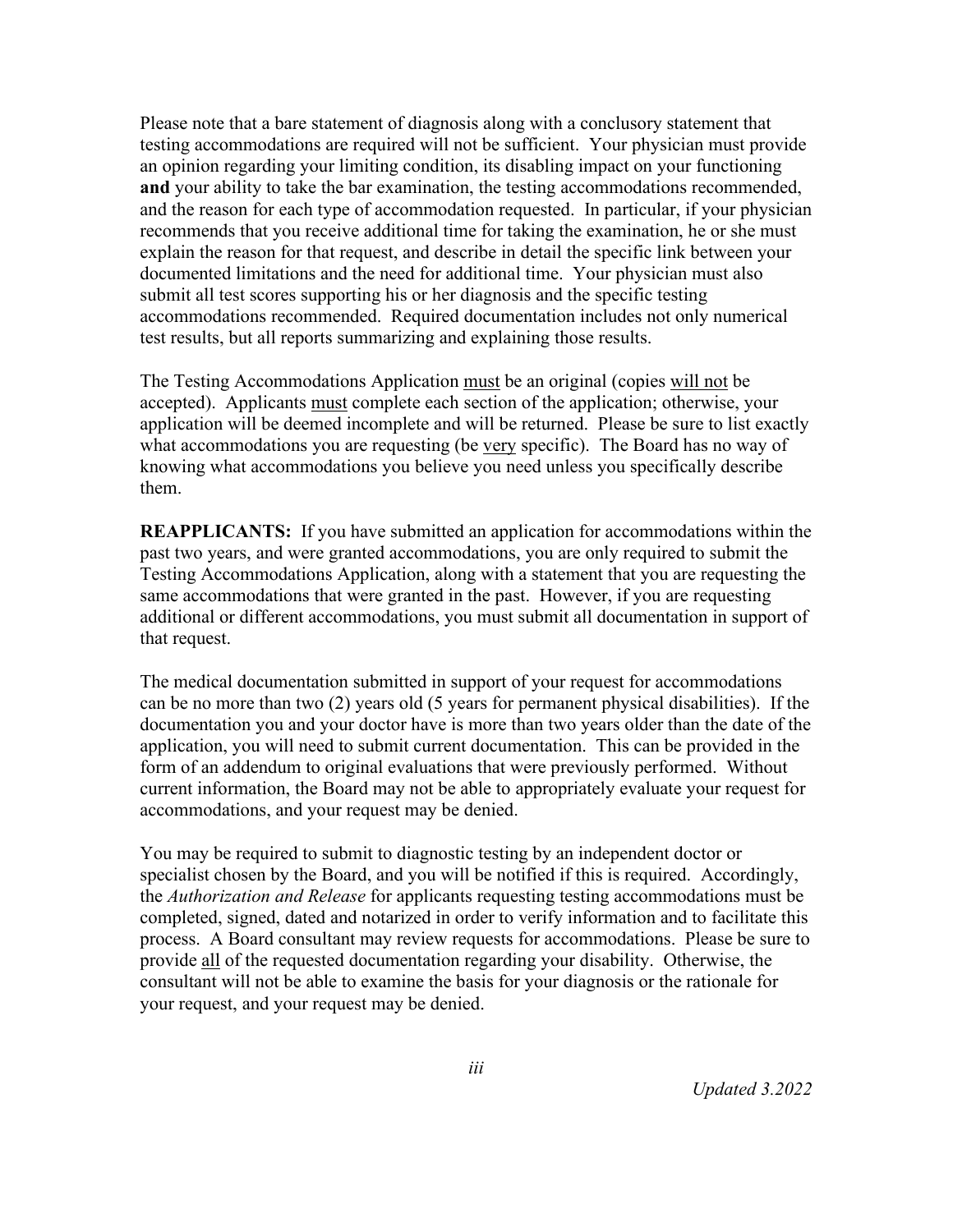#### **Correspondence:**

Inquiries regarding your application or other substantive matters must be in writing. Please do not call the Board office for an update on the status of your pending application. It is recommended that you prepare for the examination as though the accommodations have not been granted, until and unless you are otherwise notified in writing by the Executive Director. You will receive written notice via United States Postal Service (USPS) regular mail of the disposition of your application as soon as a decision is made. If you do not receive a letter from the board office regarding any requested accommodations three weeks prior to the bar examination, you must contact the board office immediately.

#### **Filing Deadlines and Instructions:**

Testing Accommodations Applications are available in mid-March (for the July examination) and in mid-October (for the February examination). This allows time for diagnostic testing and medical examinations to be performed to facilitate requests prior to the timely filing deadline. **Applications for accommodations, including all supporting documentation, are due no later than the application deadline for each exam (May 20<sup>th</sup> for the July exam and December 20<sup>th</sup> for the February exam).** You are encouraged to file your completed application and required documentation as early as possible in order to facilitate timely decisions regarding accommodations.

An application for accommodations that is incomplete or otherwise not filed in compliance with these instructions will be returned via USPS regular mail. An application will be deemed incomplete for the following reasons, which are not exhaustive: 1) if any portion of the application is not properly executed; 2) if the application, *Certification Statement*, and/or the *Authorization and Release* is not completed, signed, dated and/or notarized; 3) if any portion of the application and supporting documentation is missing; 4) if any questions are unanswered, incompletely answered or missing any required details; and/or 5) if any other required documentation is not submitted simultaneously with the filing of your application to sit for the bar examination.

#### **It is your sole responsibility to complete and submit the required documentation in a timely manner according to these instructions.**

*iv*

*Updated 3.2022*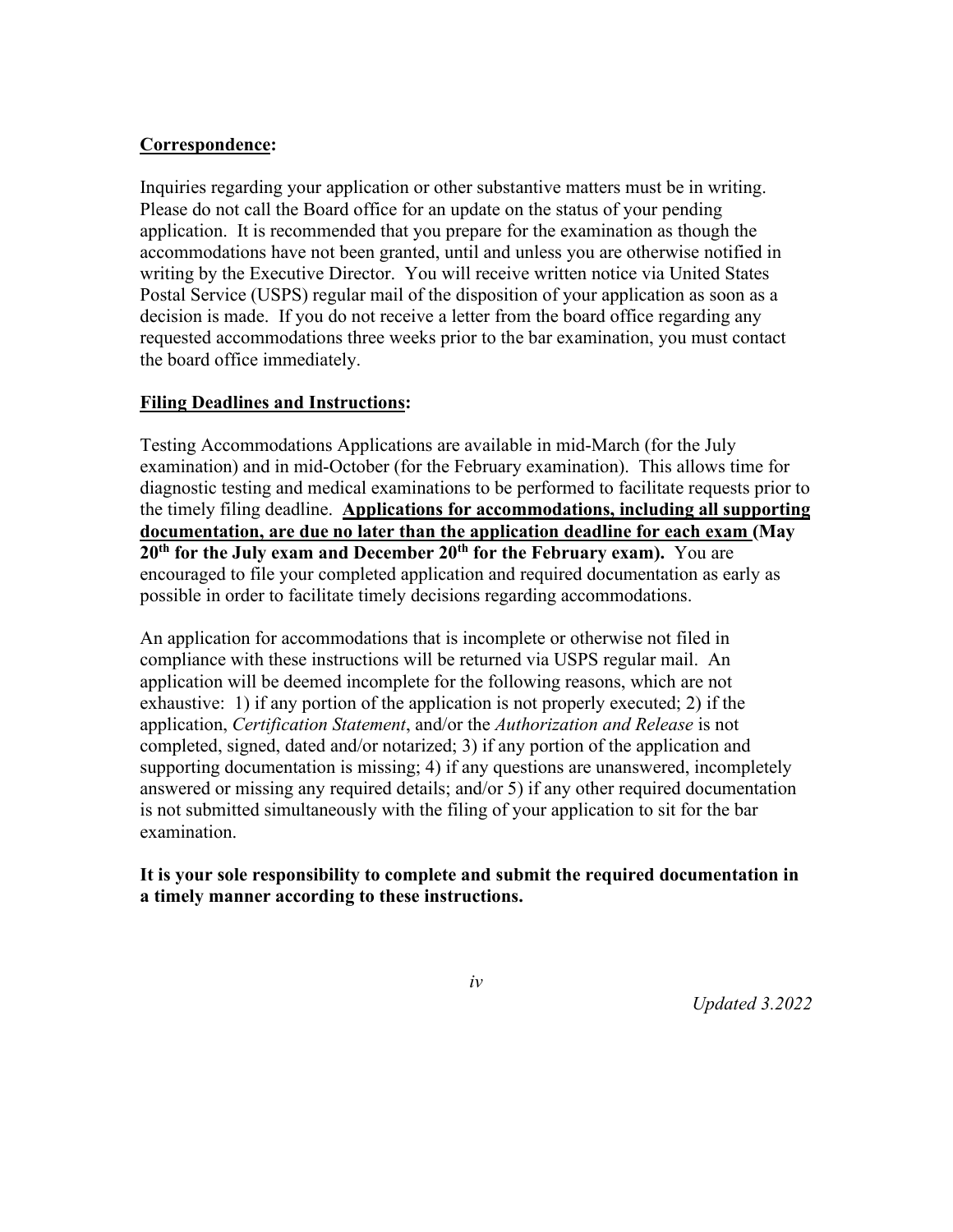Please be advised that the Board is not responsible for the delivery and/or receipt of your application and required documentation. It is recommended that you use an overnight courier (e.g., FedEx, UPS, USPS, etc.) to track the delivery of your documents to the Board's office.

### **Requests for Reconsideration:**

If your request for testing accommodations is denied, you may ask the Board to reconsider its decision. Your request for reconsideration must be submitted **no later than five (5) business days** from the date of the Board's written notice that it has denied your request. Within five (5) business days of submitting your request for reconsideration, a supporting statement from your physician detailing the specific rationale for your request must be submitted. Please note that the Board will only consider a request for reconsideration upon submission of additional medical or testing documentation.

The Board will issue its final decision as soon as possible after it receives your request for reconsideration. The Board's decision is final, and will not be reviewed further.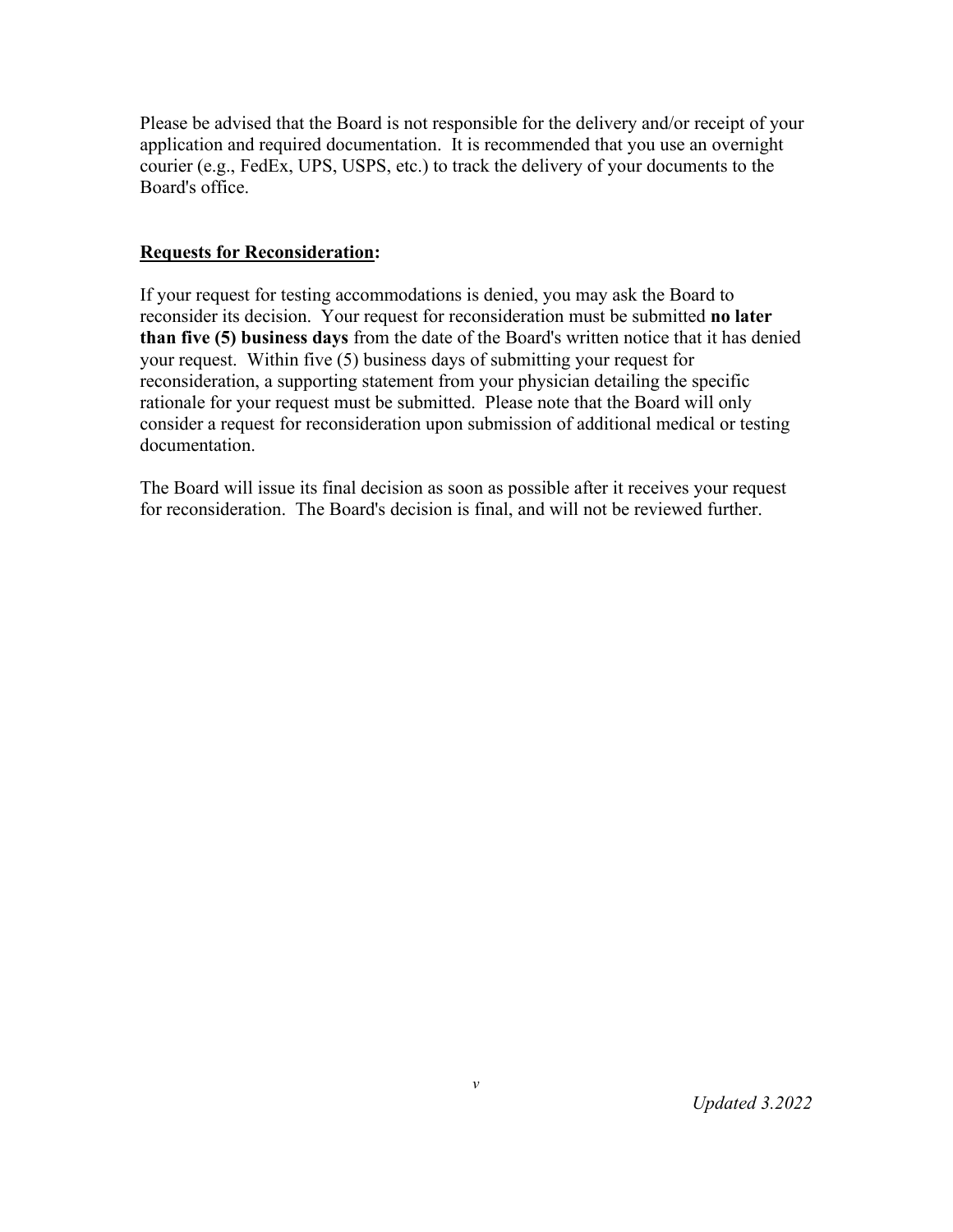MAINE BOARD OF BAR EXAMINERS Phone: 207-623-2464 P. O. BOX 140<br>AUGUSTA, ME 04332-0140  $\begin{matrix} 1 & 1 \ 1 & 1 \end{matrix}$  Fax: 207-622-0059<br>www.mainebarexaminers.org AUGUSTA, ME 04332-0140



#### **TESTING ACCOMMODATIONS APPLICATION**

All applicants requesting testing accommodations, including those applicants who have previously requested and/or been granted accommodations, must complete and submit this application simultaneous with the filing of their application to sit for the bar examination. Additionally, the *Certification Statement* (page no. 5) and the *Authorization and Release* (page no. 6) must be signed, dated and notarized where required. Failure to follow these instructions will result in your request for testing accommodations being returned to you in its entirety. **Note: All correspondence regarding your request will be mailed via USPS regular mail to the address listed on your Application to Sit for the Maine Bar Examination.**

| Name:                             |                                                                                            |  |                              |  |
|-----------------------------------|--------------------------------------------------------------------------------------------|--|------------------------------|--|
|                                   |                                                                                            |  |                              |  |
|                                   | Social Security No.                                                                        |  |                              |  |
|                                   | (Check One):                                                                               |  |                              |  |
| $\lceil$ $\rceil$                 | First-time testing accommodations applicant                                                |  |                              |  |
| $\begin{bmatrix} 1 \end{bmatrix}$ | <b>Reapplicant</b> (previously requested accommodations for the Maine bar<br>examination.) |  |                              |  |
| 1.                                | Have you ever requested testing accommodations for any bar examination?                    |  | $\lceil$   Yes $\lceil$   No |  |
|                                   | If yes, were the requested accommodations granted? [ ] Yes [ ] No                          |  |                              |  |
|                                   | If yes, please provide the date(s) and jurisdiction(s):                                    |  |                              |  |
| <b>MBBE-TA</b>                    |                                                                                            |  | REV. 3.22                    |  |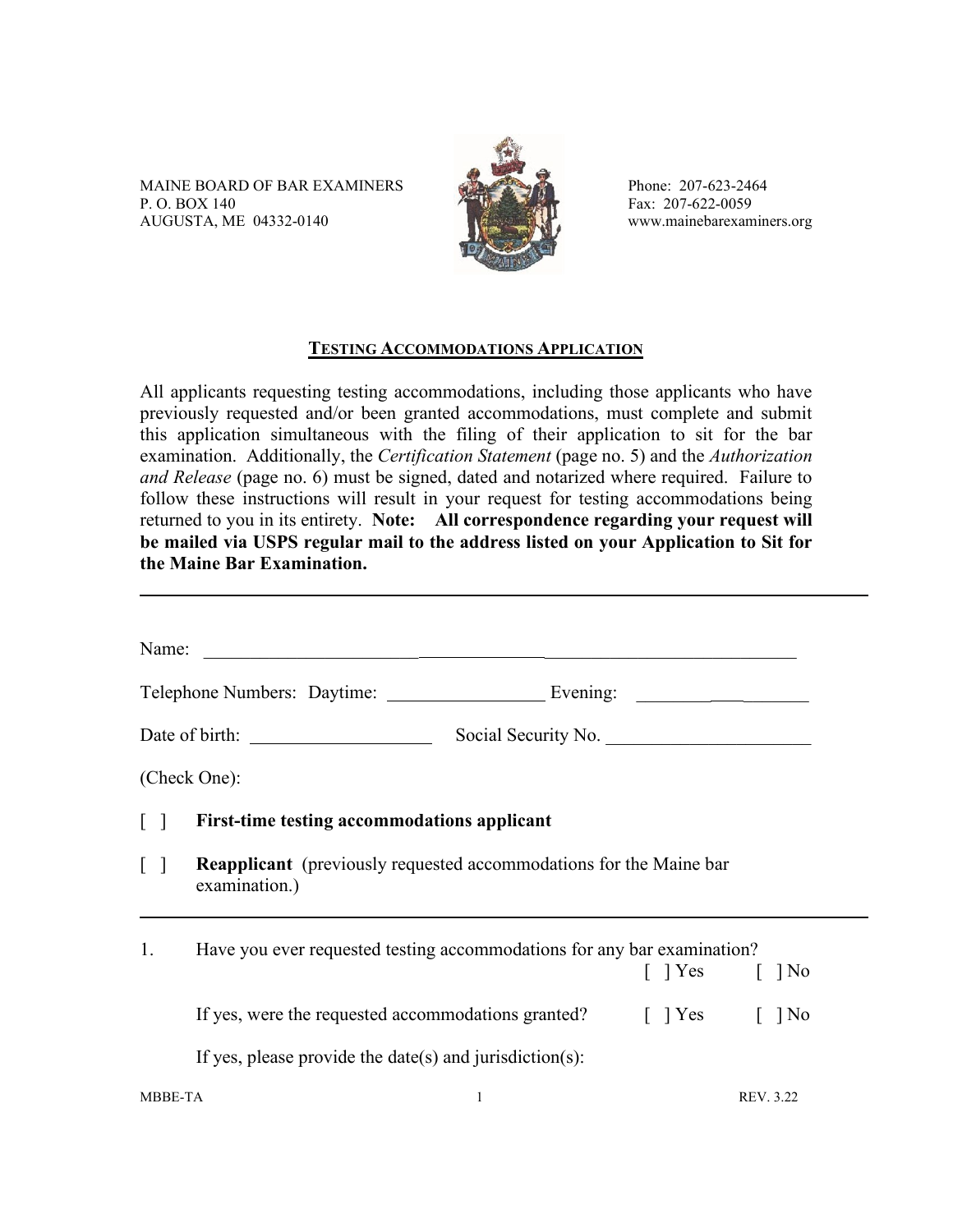2. Have you ever applied to take a bar examination, but not applied for accommodations:

 $[$   $]$  Yes  $[$   $]$  No

If yes, please provide the date(s) and jurisdiction(s):

## **DISABILITY STATUS**

3. Nature of Disability (list all that apply):

| $\Box$            | <b>Hearing Disability</b>  | <b>Psychiatric Disability</b> |
|-------------------|----------------------------|-------------------------------|
| $\Box$            | Learning Disability        | ADD/ADHD                      |
| $\Box$            | <b>Physical Disability</b> | Visual Disability             |
| $\lceil$ $\rceil$ | Other:                     |                               |

4. How long ago was your disability first professionally diagnosed?

|  | [ ] less than 1 year | $\lceil$ 1 -2 vears |  | $\lceil$ 1 2-4 vears |  | 1 5 or more vears |  |
|--|----------------------|---------------------|--|----------------------|--|-------------------|--|
|  |                      |                     |  |                      |  |                   |  |

# **PREVIOUS ACCOMMODATION(S)**

- 5. Did you attend a special school/program, receive special education services, or use disabled student services at any time during your educational career (check all that apply)?
	- [ ] None
	- [ ] Elementary school (detailed description of programs/services attended or used attached)
	- [ ] High school (detailed description of programs/services attended or used attached)
	- [ ] College (detailed description of programs/services attended or used attached)
	- [] Law school (detailed description of programs/services attended or used attached)
	- [ ] Other (specify):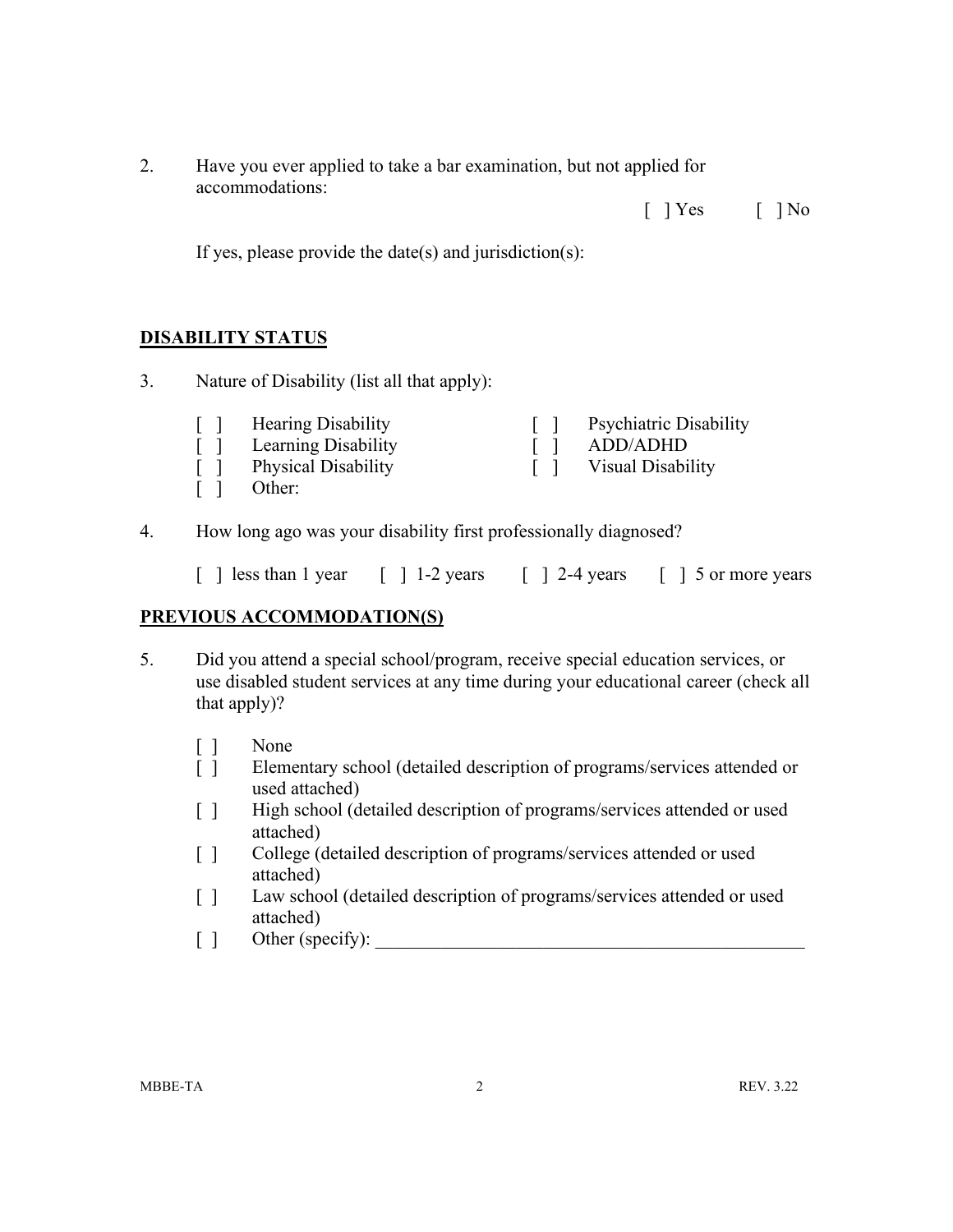6. Did you receive testing accommodations for classroom examinations and/or admissions tests throughout your educational career (check all that apply)?

| None              | SAT         |
|-------------------|-------------|
| Elementary school | <b>ACT</b>  |
| High school       | <b>LSAT</b> |
| College           | <b>MPRE</b> |
| Law school        | <b>GMAT</b> |
| Other (specify):  |             |

Describe the specific accommodations granted for each educational level/standardized test in detail:

**NOTE: You MUST provide copies of test scores, and supporting documentation for any accommodations that you have received. If you did not receive accommodations, you may still want to provide copies of test scores for review. You MUST provide transcripts from undergraduate and law school if the nature of your disability is a learning disability, psychiatric disability, or ADD/ADHD.**

**TESTING ACCOMMODATIONS REQUESTED** (See instructions for required documentation. Attach additional pages as needed.)

7. Do you request the use of auxiliary aids and services?  $[$   $]$   $Yes$   $[$   $]$   $No$ 

If yes, check all that apply:

| $\Box$  | accessible testing site                                                                                                                                                                                                                                                                                                          |
|---------|----------------------------------------------------------------------------------------------------------------------------------------------------------------------------------------------------------------------------------------------------------------------------------------------------------------------------------|
| $\perp$ | reader as accommodation for visual impairment                                                                                                                                                                                                                                                                                    |
| $\perp$ | court reporter to dictate answers to essay questions                                                                                                                                                                                                                                                                             |
| $\perp$ | assistance completing MBE answer sheet                                                                                                                                                                                                                                                                                           |
|         | 1. $\mathcal{C}$ . $\mathcal{C}$ . $\mathcal{C}$ . $\mathcal{C}$ . $\mathcal{C}$ . $\mathcal{C}$ . $\mathcal{C}$ . $\mathcal{C}$ . $\mathcal{C}$ . $\mathcal{C}$ . $\mathcal{C}$ . $\mathcal{C}$ . $\mathcal{C}$ . $\mathcal{C}$ . $\mathcal{C}$ . $\mathcal{C}$ . $\mathcal{C}$ . $\mathcal{C}$ . $\mathcal{C}$ . $\mathcal{C}$ |

- [ ] alternate version of the test (check all that apply):
	- [ ] audio tape
	- [ ] Braille
	- [ ] large print
	- [ ] other (be specific):

**Note:** You may be required to provide your own auxiliary aids if the accommodation request is approved. (Example: special chairs, tables, foot stools, additional lighting equipment, magnifying items, lumbar support, writing devices, etc.)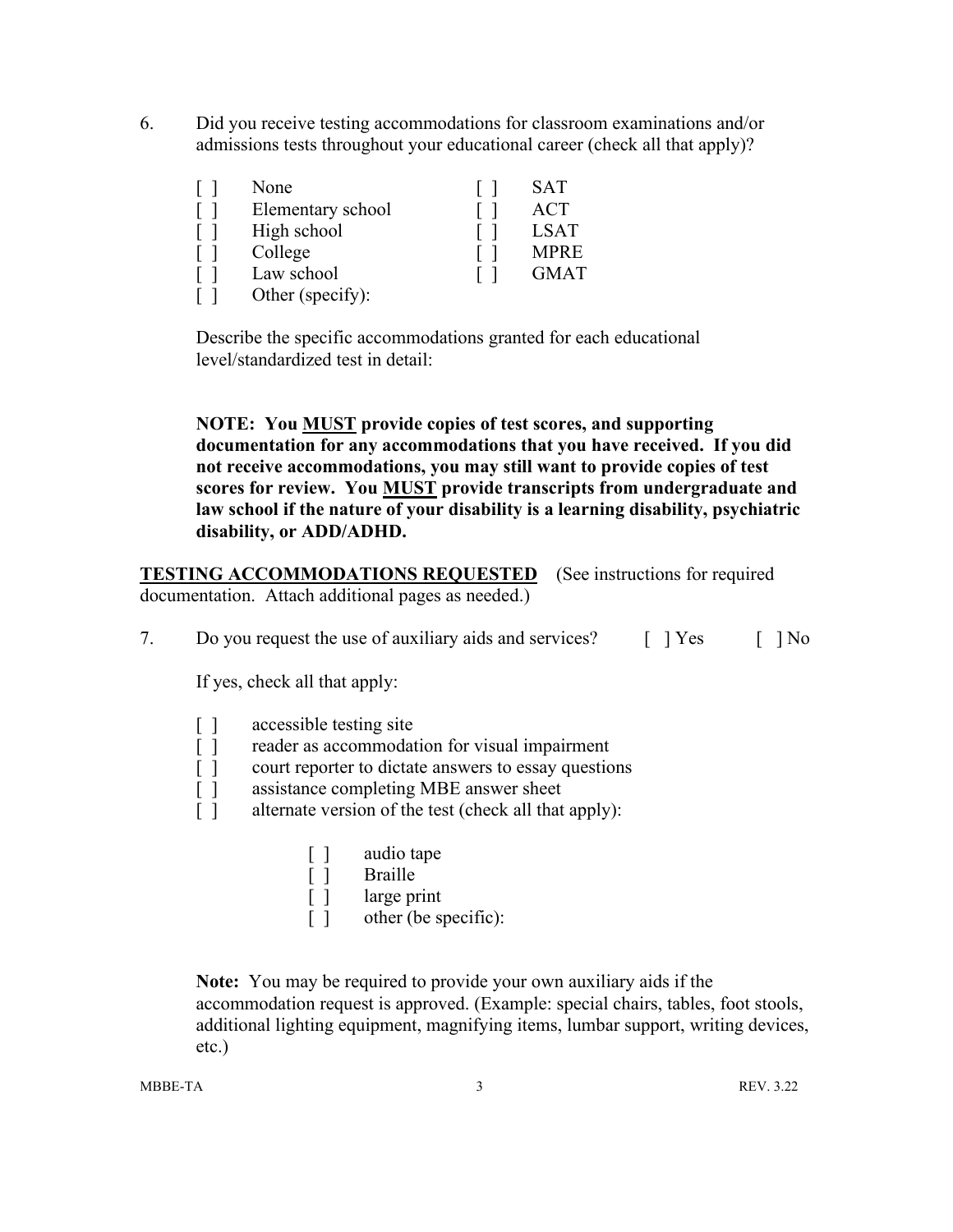8. Do you request extra time to take the bar examination? [ ] Yes [ ] No

If yes, your medical/professional authority must provide the rationale for the additional time and indicate whether the time requested is for testing or breaks. Requests for unlimited time are not a reasonable accommodation.

#### **Select**:

| Essay (including MPT) |  | $50\%$ [] other (please specify) |
|-----------------------|--|----------------------------------|
| MBE:                  |  | $50\%$ [] other (please specify) |

*and*

|  |  |  |  | I will use the additional time for testing |  |  |  |
|--|--|--|--|--------------------------------------------|--|--|--|
|--|--|--|--|--------------------------------------------|--|--|--|

[ ] I will use the additional time for breaks only

[ ] other (be specific)

**NOTE: If your request for testing accommodations is approved, you will be tested in an area with other applicants receiving similar accommodations.**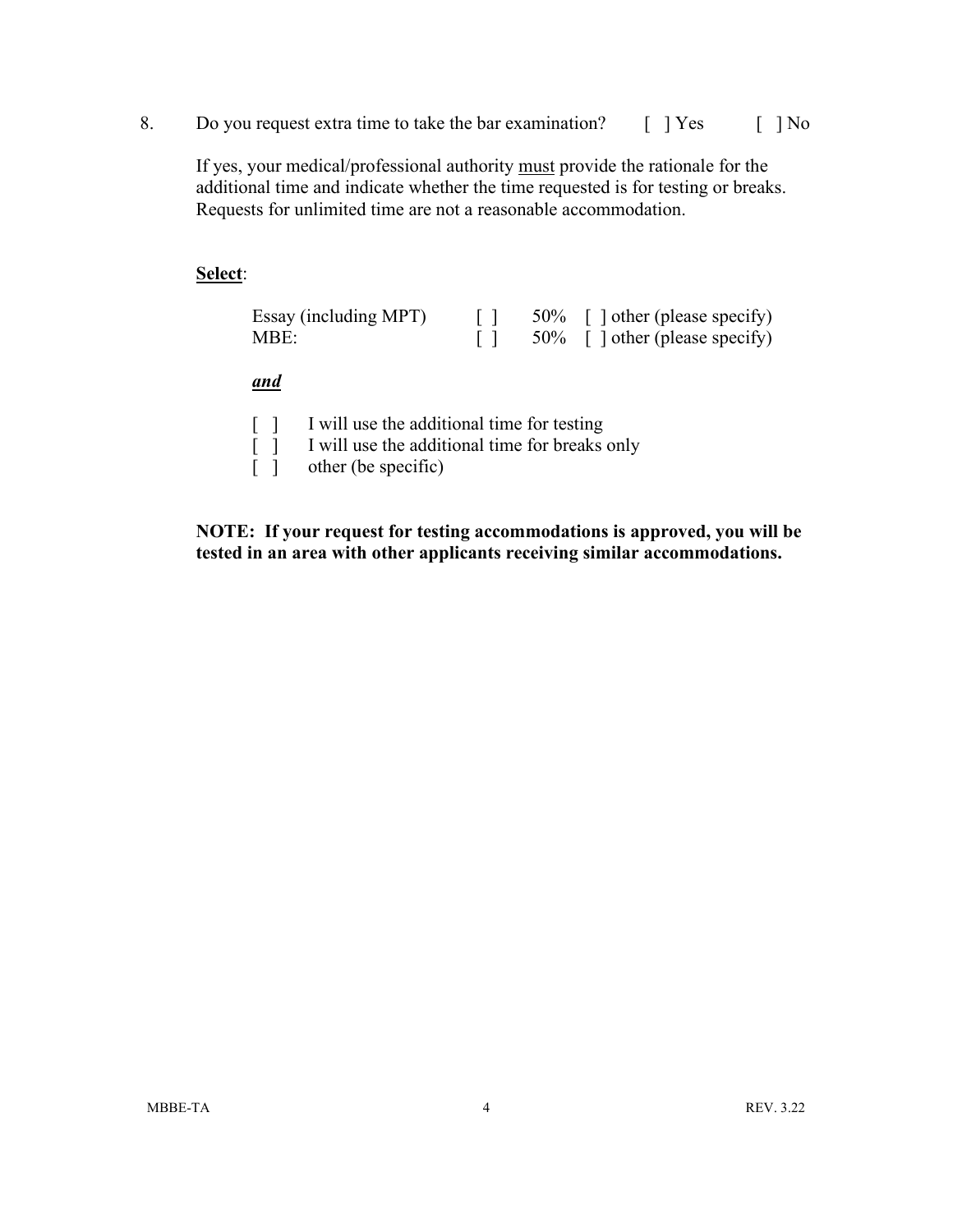MAINE BOARD OF BAR EXAMINERS Phone: 207-623-2464 P. O. BOX 140<br>AUGUSTA, ME 04332-0140  $\begin{matrix} 1 & 1 \ 1 & 1 \end{matrix}$  Fax: 207-622-0059<br>www.mainebarexaminers.org AUGUSTA, ME 04332-0140



## **TESTING ACCOMMODATIONS CERTIFICATION STATEMENT**

I am aware that it is my responsibility to file a complete Testing Accommodations Application, and I understand that it will be returned to me if found to be incomplete, untimely or otherwise not filed in compliance with the instructions. I have attached all original supporting documentation to this application.

I certify that the information contained herein is true and correct to the best of my knowledge and belief.

I understand that the full and correct completion of this application is a pre-requisite for the Board of Bar Examiners' consideration of my application for testing accommodations. I hereby certify that all of my answers are true and complete. I am aware that if any answers are omitted or false, it may prejudice my examination results, admission to the bar of the State of Maine, my subsequent good standing as a member of the bar, and that I may be subjected to such penalties as provided by law. I further certify that I have read the foregoing application and the facts stated therein are true and complete to the best of my knowledge and belief.

Executed on  $\frac{1}{\text{Date}}$  at  $\frac{1}{\text{Date}}$ 

(City & State)

(Signature of Applicant)

# **NOTE: THIS PAGE MUST BE SIGNED AND DATED, ONLY IF YOU ARE APPLYING FOR TESTING ACCOMMODATIONS.**